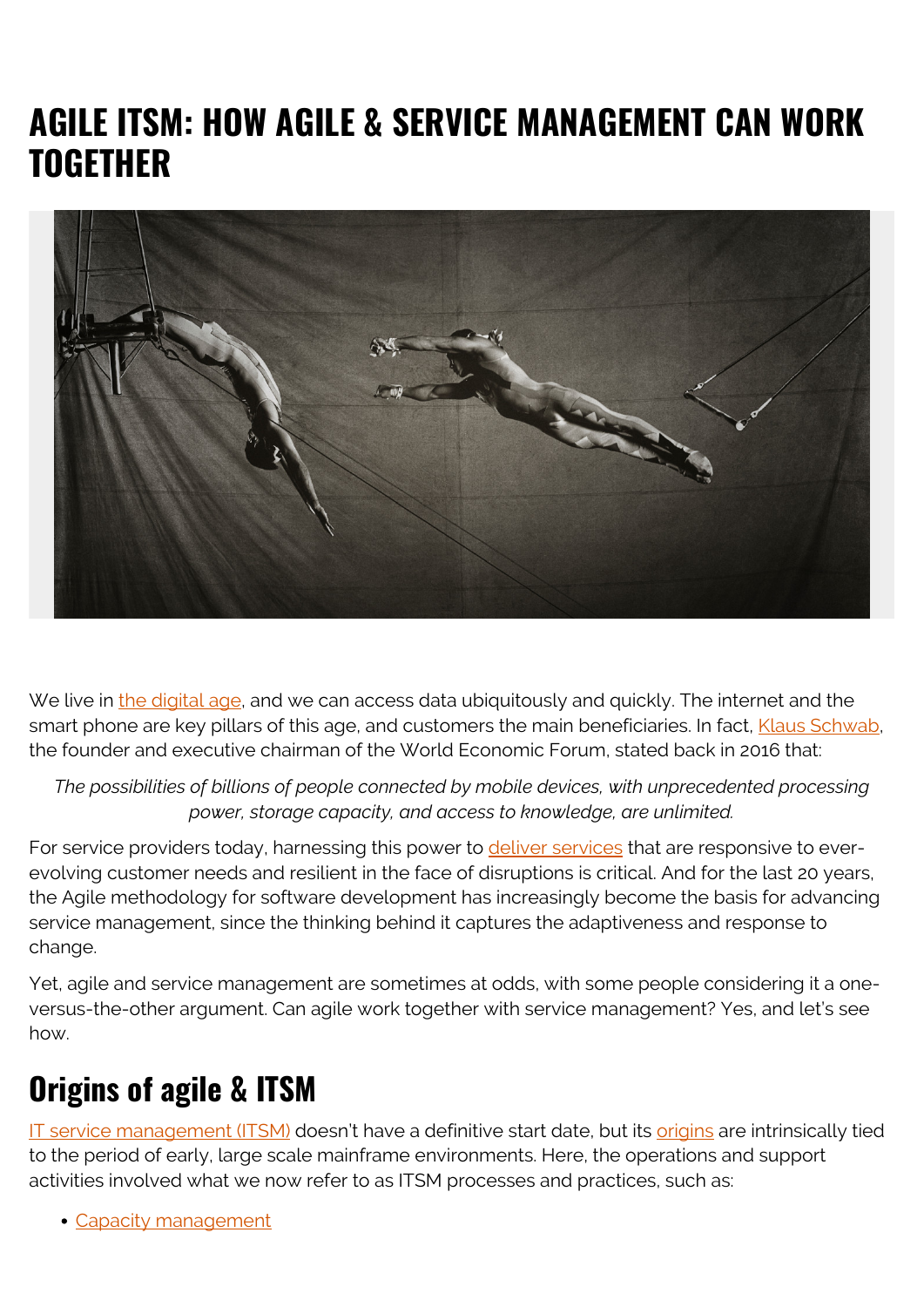- [Configuration management](https://blogs.bmc.com/blogs/configuration-management/)
- [Incident management](https://blogs.bmc.com/blogs/incident-management/)
- [Availability management](https://blogs.bmc.com/blogs/availability-management-introduction/)

Consolidated knowledge of service management started in the 1980s, with the UK government

creating [ITIL](https://blogs.bmc.com/blogs/itil-4/)[®](https://blogs.bmc.com/blogs/itil-4/), which was adopted around the world as the de facto best practice framework on the subject.

Microsoft used ITIL as the basis to create its proprietary Microsoft Operations Framework ([MOF](https://docs.microsoft.com/en-us/previous-versions/tn-archive/cc506049(v=technet.10))). Since then other frameworks and standards have continued to expand the horizon of knowledge in this space, including:

- [ISO/IEC 20000](https://blogs.bmc.com/blogs/iso-iec-20000/)
- [USM](https://usm-portal.com/?lang=en)
- [VeriSM](https://blogs.bmc.com/blogs/verism-introduction/)

#### **Download Now: ITIL 4 Best Practice e-Books**

These all-new for 2020 ITIL e-books highlight important elements of ITIL 4 best practices. Quickly understand key changes and actionable concepts, written by ITIL 4 contributors.

[Free Download ›](https://www.bmc.com/forms/itil-free-ebook.html)



#### [Free Download ›](https://www.bmc.com/forms/itil-free-ebook.html)

On the other hand, the [Agile methodology](https://blogs.bmc.com/blogs/agile-vs-waterfall/) emerged from the collective thinking of 17 software developers in a [meeting](https://martinfowler.com/articles/agileStory.html) in Snowbird, Utah in February 2001. This group of independent thinkers, who would adopt the name Agile Alliance, were looking for an alternative to documentation driven, heavyweight software development processes.

The output of their meeting was a [manifesto](https://agilemanifesto.org/history.html) that captured the ideals and values needed for a lightweight approach to software development which was itself an umbrella for different approaches and practices that embraced iterative, feedback focused and customer driven aspects. Such approaches include, among others:

- [Scrum](https://blogs.bmc.com/blogs/scrum-vs-kanban/)
- [Kanban](https://blogs.bmc.com/blogs/scrum-vs-kanban/)
- $\bullet$  [XP](https://blogs.bmc.com/blogs/extreme-programming/)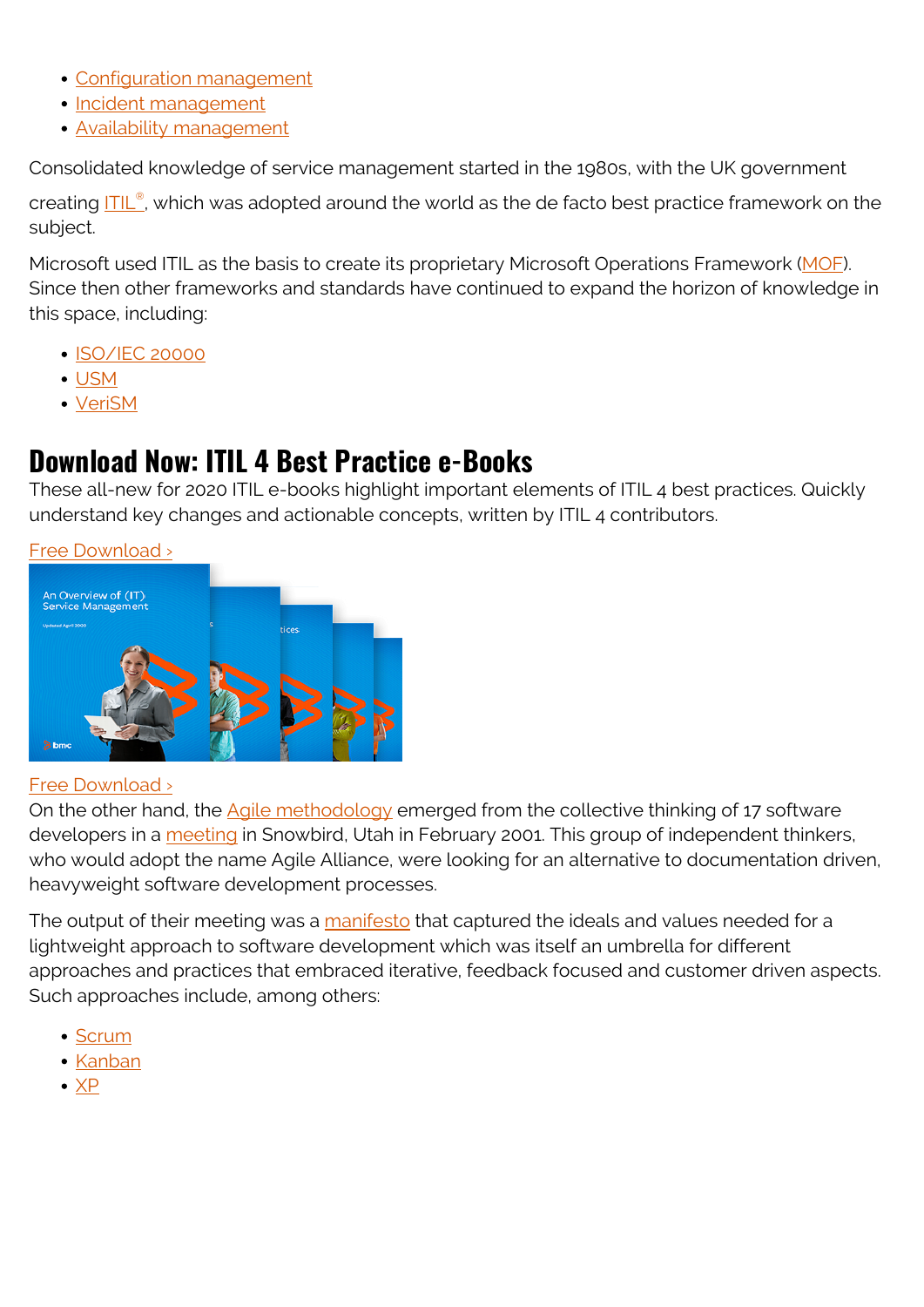

#### Scrum & Kanban **Comparing Agile methodologies**

|                | <b>Scrum</b>                                                                                            | Kanban                                                                                                                                                          |
|----------------|---------------------------------------------------------------------------------------------------------|-----------------------------------------------------------------------------------------------------------------------------------------------------------------|
| Origin         | Software development                                                                                    | Lean manufacturing                                                                                                                                              |
| Ideology       | Solve complex problems<br>while delivering<br>valuable products                                         | Use visuals to improve<br>workflows and processes                                                                                                               |
| Practices      | <b>Sprint planning</b><br><b>Sprints</b><br>Daily scrum<br><b>Sprint review</b><br>Sprint retrospective | Visualize the flow of work<br>Limit work in progress<br><b>Manage flow</b><br>Make process policies explicit<br>Implement feedback loops<br>Improve, experiment |
| <b>Roles</b>   | <b>Product Owner</b><br><b>Scrum Master</b><br><b>Development team</b>                                  | No formal roles                                                                                                                                                 |
| <b>Metrics</b> | Velocity                                                                                                | Cycle time<br><b>Throughput</b>                                                                                                                                 |

# **Agile vs ITSM**

As software development has taken off, driven by the digital age, some have said that ITSM is no longer useful. They claim that the service management approach is inherently counter to the ideals of agile, especially given that a lot of the practices and processes stem from mainframe thinking where flexibility and responsiveness to customer needs was difficult.

Additionally, some have categorized agile as a development concept, and boxed ITSM squarely in operations. This has invariably led to a perception that the two worlds cannot mix. Since Agile espouses methods that are adaptive and people-oriented rather than predictive and process oriented, then the thinking has been that this is counter to ITSM which adopts a more processcentric approach.

However, the reality is that agile and ITSM have a lot of synergies. Putting the two together can go a long way in in providing value to the enterprise.

# **Agile & ITSM together**

While ITSM originated from a more structured process approach, there is nothing that says that its practices cannot borrow from agile thinking and improve the delivery of value to customers through speed, experimentation, and iteration in service management.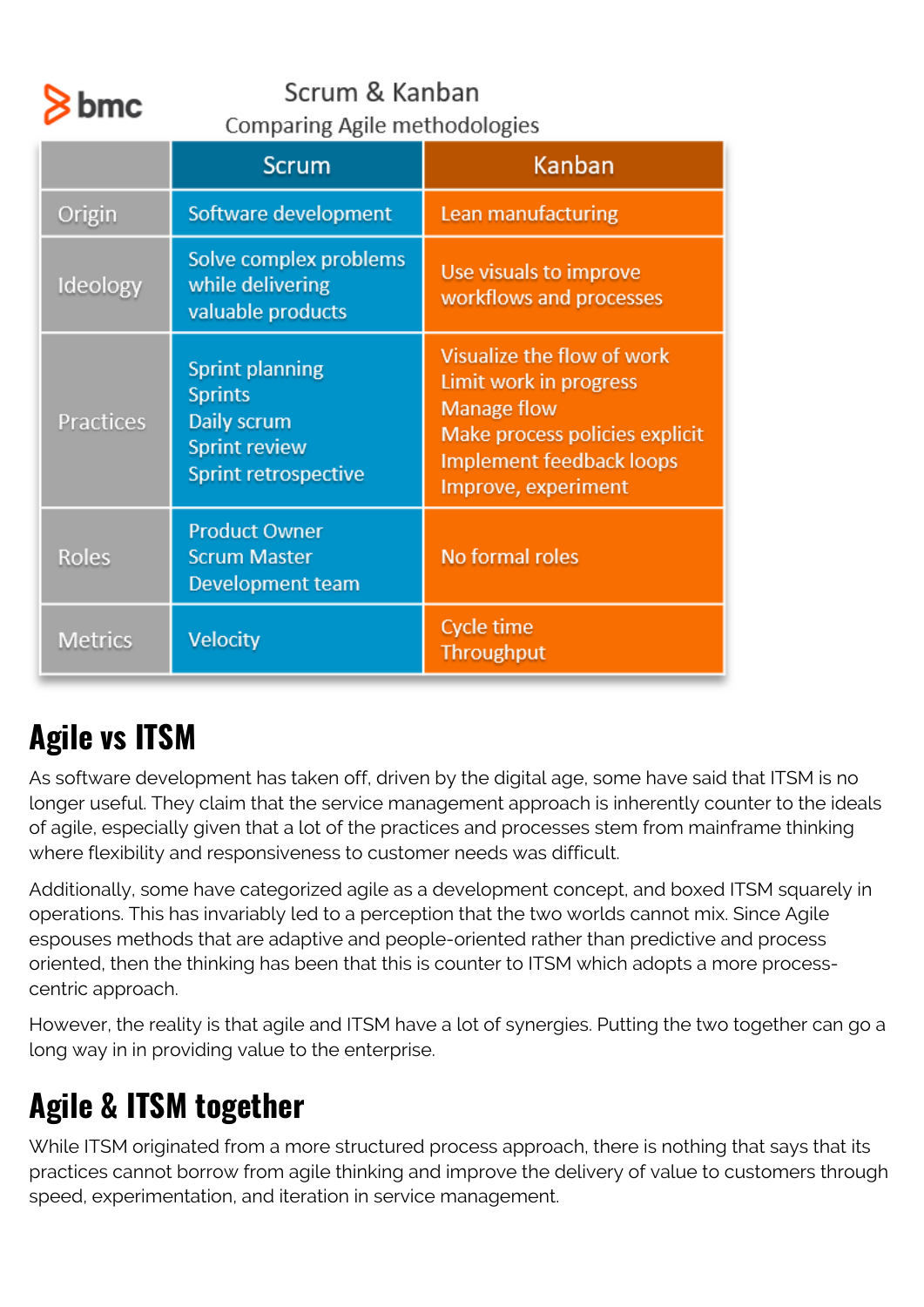The development in digital technology means that old process approaches have to be adjusted to conform to the digital age. More recent versions of ITSM approaches, like ITIL 4 and VeriSM, are aligned to this mindset.

Let's walk through the [Agile Manifesto](https://agilemanifesto.org/) and see how this thinking can be applied to service management.

### **We value individuals and interactions over processes and tools**

In ITSM, let's say we have an incident that was reported by a customer and logged on an ITSM ticketing tool. It's not clear what the cause is. Here, there is a risk that a rigid workflow would see the issue bounce around different siloed teams looking for a resolution, which would:

- Cause delays
- Impact customer satisfaction

A different approach would be to adopt a technique such as [swarming](https://blogs.bmc.com/blogs/swarming-support-tiered-support-differences/) that brings different teams to a common ground to work together to find a solution, thus going outside the tool workflow. That means that teams would:

- Not require bureaucratic channels to communicate.
- Use common systems that allow unhindered information flow.

The same thinking can apply to IT projects where information is shared across different teams openly, and forums are available for people of different skillsets to share knowledge and work together, encouraged by fluid organizational structures that do not hamper collaboration. This could lead to shared workspaces where ITSM practitioners can sit and work together, regardless of individual specialty.

### **We value working software over comprehensive documentation**

When planning for [a change](https://blogs.bmc.com/blogs/changes-types-standard-vs-normal-vs-emergency-change/), ITSM practitioners are sticklers for volumes of documentation to try to mitigate risk in case of a potential service outage or degradation. Sometimes even simple changes are taken through rigorous change evaluations and protracted [CAB meetings.](https://blogs.bmc.com/blogs/change-control-board-vs-change-advisory-board/) But when it comes to meeting customer needs, agile thinking prefers quickly executing changes that generate value.

To get a balance, ITSM practitioners will need to graduate to a thinking of efficiently processing different change types, such as:

- Referencing [sprint backlogs](https://blogs.bmc.com/blogs/sprint-zero/) for information instead of requiring documents attached to change requests
- Adopting peer review techniques and [CI/CD technologies](https://blogs.bmc.com/blogs/what-is-ci-cd/) in change reviews and execution, respectively

These capabilities enhance speed in delivery of new and improved service features—which is more appreciated than the amount of supporting documentation.

The same thinking applies to [how you treat incidents and problems](https://blogs.bmc.com/blogs/incident-management-vs-problem-management-whats-the-difference/) in the ITSM environment. Instead of insisting on detailed documents regarding the chosen remedial actions, you could embrace a more experimental approach to improvements, where you would: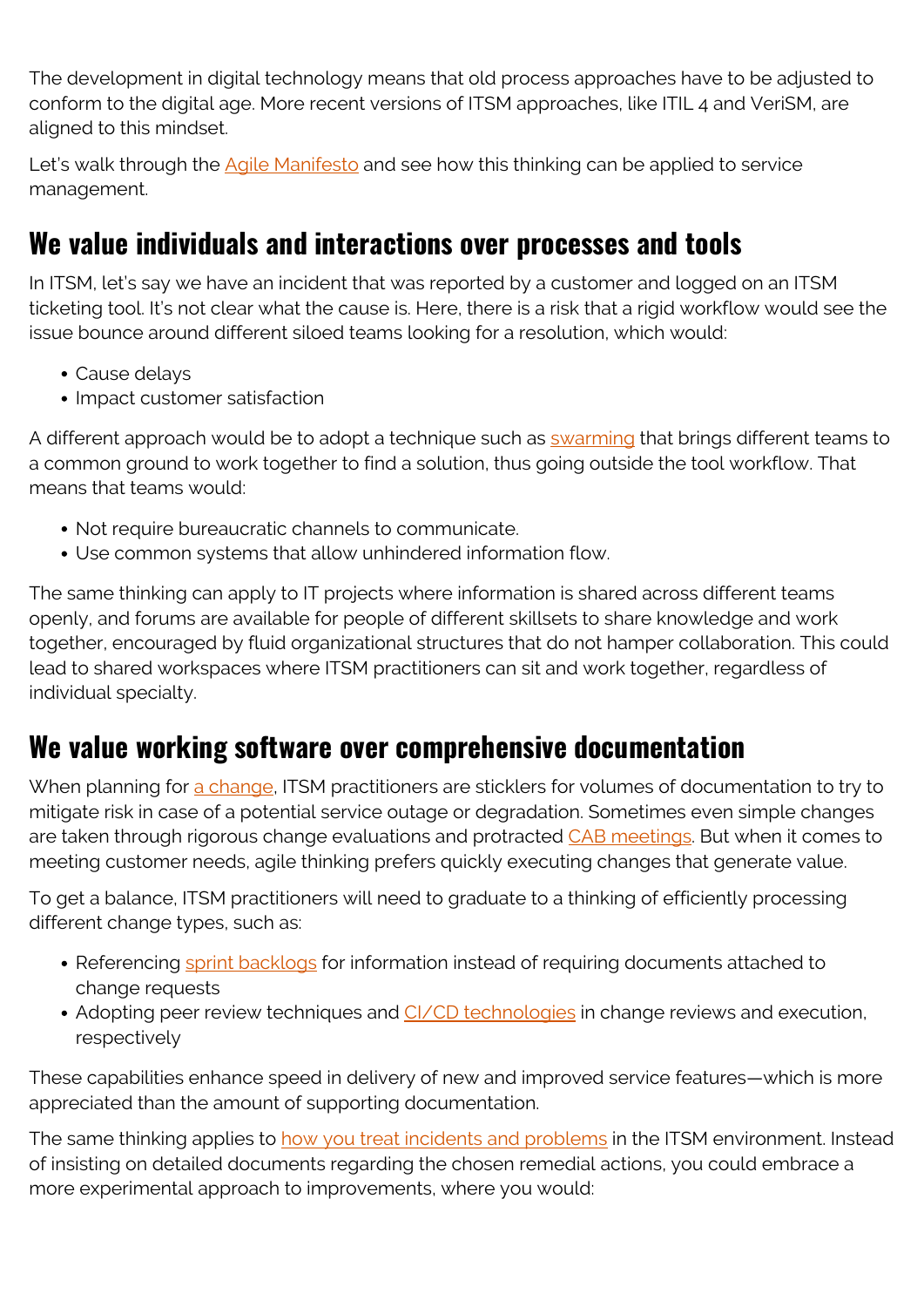- 1. Adopt iterative actions with immediate review and feedback.
- 2. Then build the supporting documentation *after* addressing the issues.

#### **We value customer collaboration over contract negotiation**

The customer is king, and in ITSM, whether it is an [internal user or external customer](https://blogs.bmc.com/blogs/internal-vs-external-customers/), the focus must change to value for them. Instead of rigid service level agreements (SLAs) that see service providers do everything to meet them, at the expense of the customer, a more collaborative approach of partnering with users and partners in all aspects of service management is adopted.

Here's an example of collaboration over negotiation: Rather than maintaining static agreements and plans that do not consider the evolving environment, you could regularly consult business users to find out their priorities and preferences and adjust accordingly.

ITSM practitioners can build on existing **business relationship management (BRM)** practices to ensure that their service delivery model (including services and processes) is developed with stakeholder input rather than independent of them.

*(See how [agile, ITSM & BRM](https://blogs.bmc.com/blogs/itsm-brm-agile-product-management/) collectively support the business.)*



#### **We value responding to change over following a plan**

As mentioned earlier, an agile approach will change if customer feedback requires it, or when the team realizes that there are better opportunities in creating more value.

ITSM practitioners can borrow from this thinking by embracing a more flexible approach to service management. For instance, by collaborating with the business, you can:

• Release new features earlier than planned